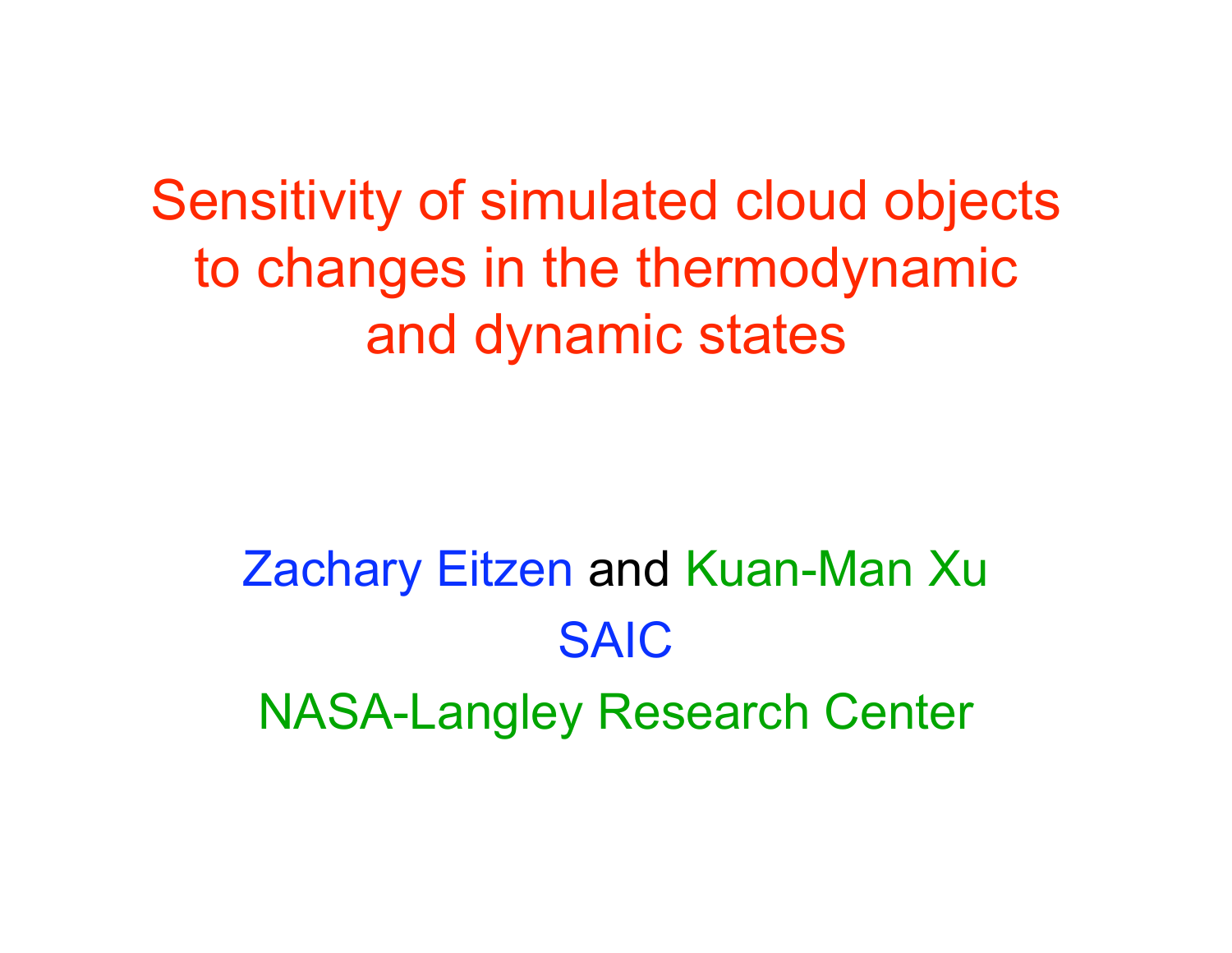# **Motivation**

- There are still large degrees of uncertainty as to how cloud properties will change in a warmer climate.
- Bony et al. (2004) have used GCMs to separate dynamic and thermodynamic components of changes in cloud radiative forcing.
- We use a cloud-resolving model to simulate many different deep convective cloud objects for a relatively short period of time (24 hours).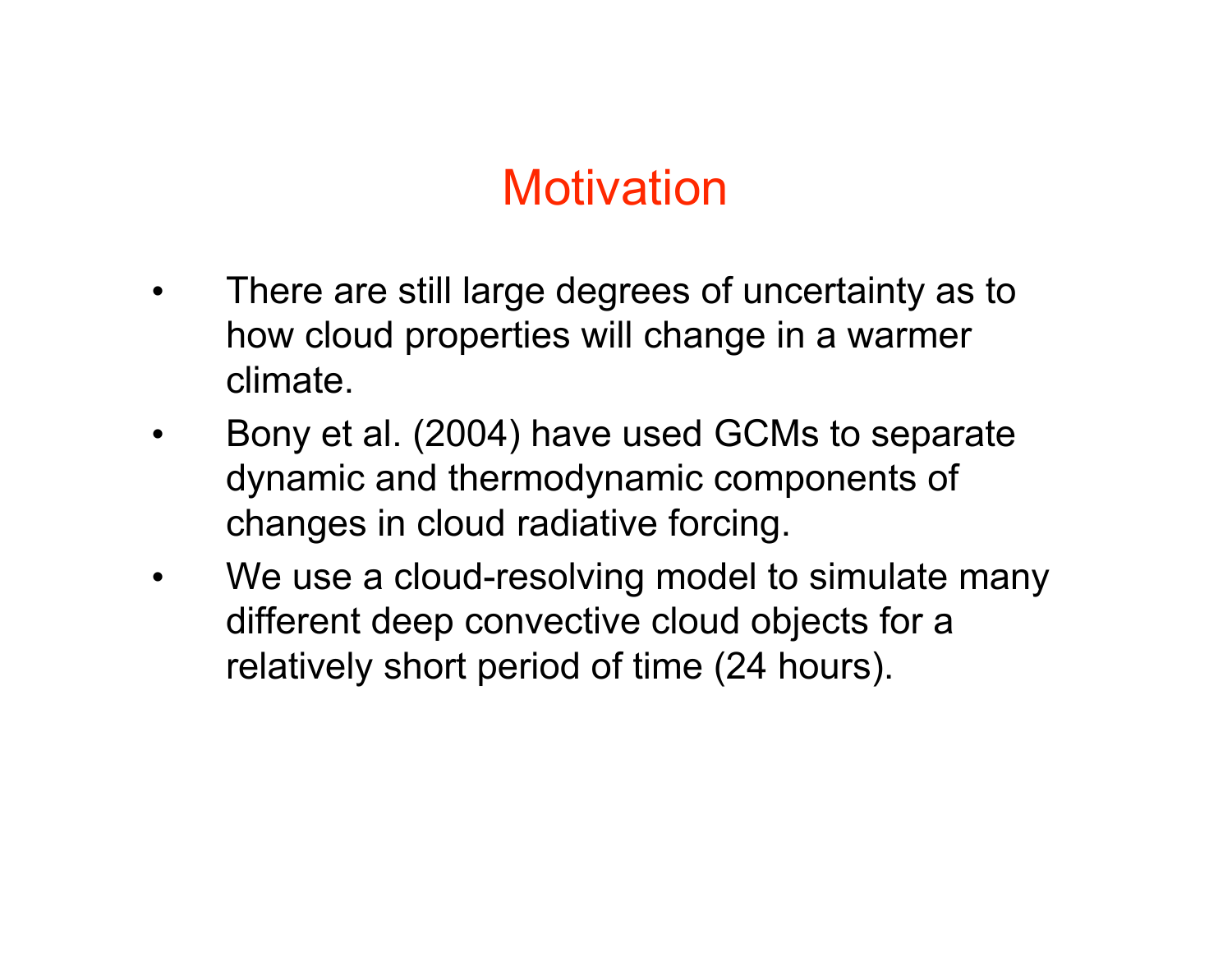# Model

- The Advanced Regional Prediction System/Langley Research Center (ARPS/LaRC) model; based on ARPS (Xue et al. 2000).
- Includes Fu-Liou (1993) radiative transfer parameterization.
- Uses Lin et al. (1983) microphysics, with modifications following Krueger et al. (1995).
- Simulations run for 24 h, only last 12 h is analyzed.
- Periodic domain 512 km wide  $(\Delta x = 2km)$ , 25 km high (stretched; average  $\Delta z = 500$  m).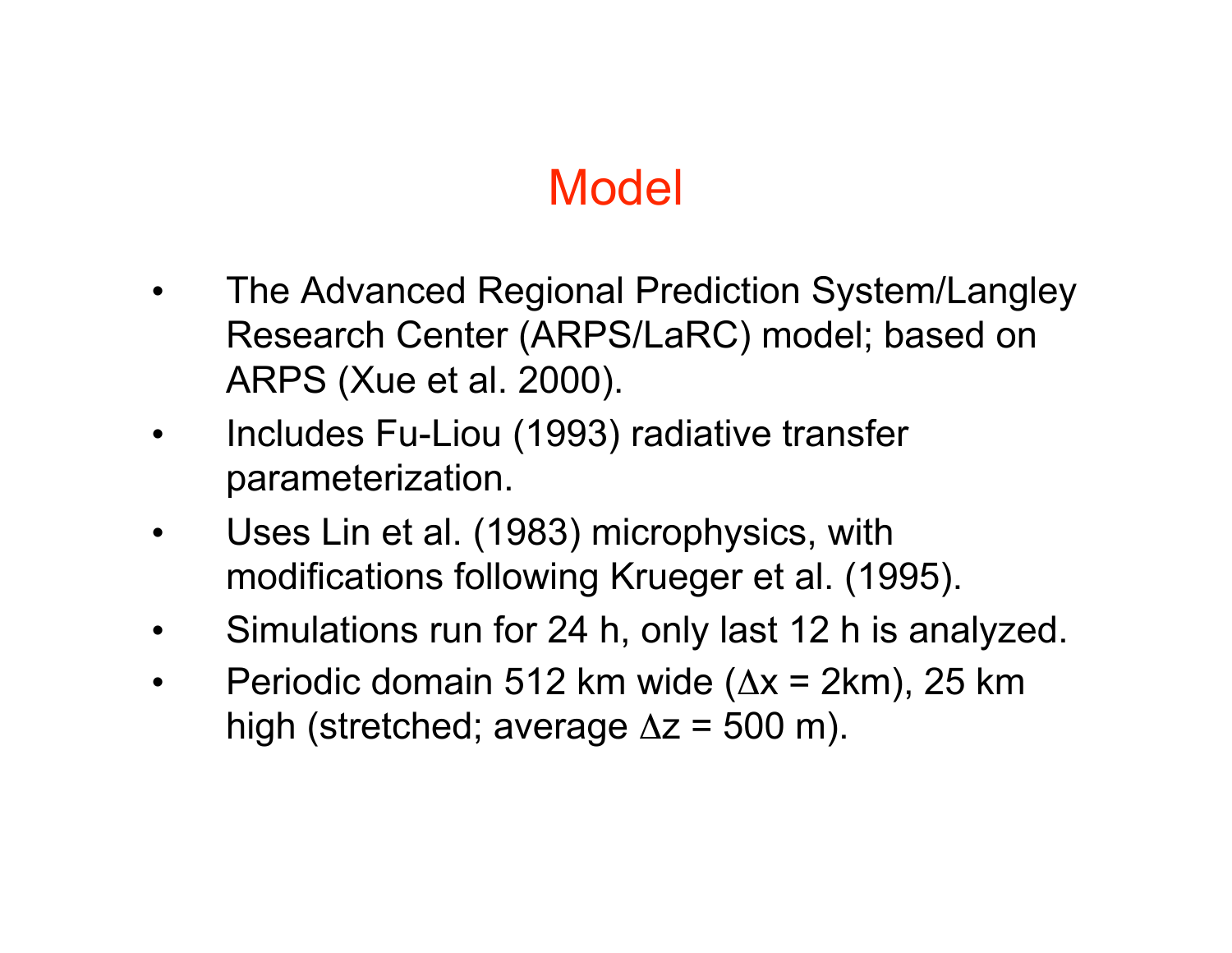# **Methodology**

- 68 large ( $D_{\text{eff}}$  > 300 km) cloud objects (contiguous regions with  $\tau$ >10 and cloud top  $z$ >10 km) were identified by CERES over the Pacific in March 1998.
- The time and location of each cloud object are then matched to an ECMWF analysis to obtain the atmospheric state and large-scale forcing in the area of the cloud object.
- Ran five sets of simulations, a control with observed SSTs and standard large-scale forcing; two sets where the SST is raised or lowered by 2K; two sets where the large-scale forcing is increased or decreased by 50%.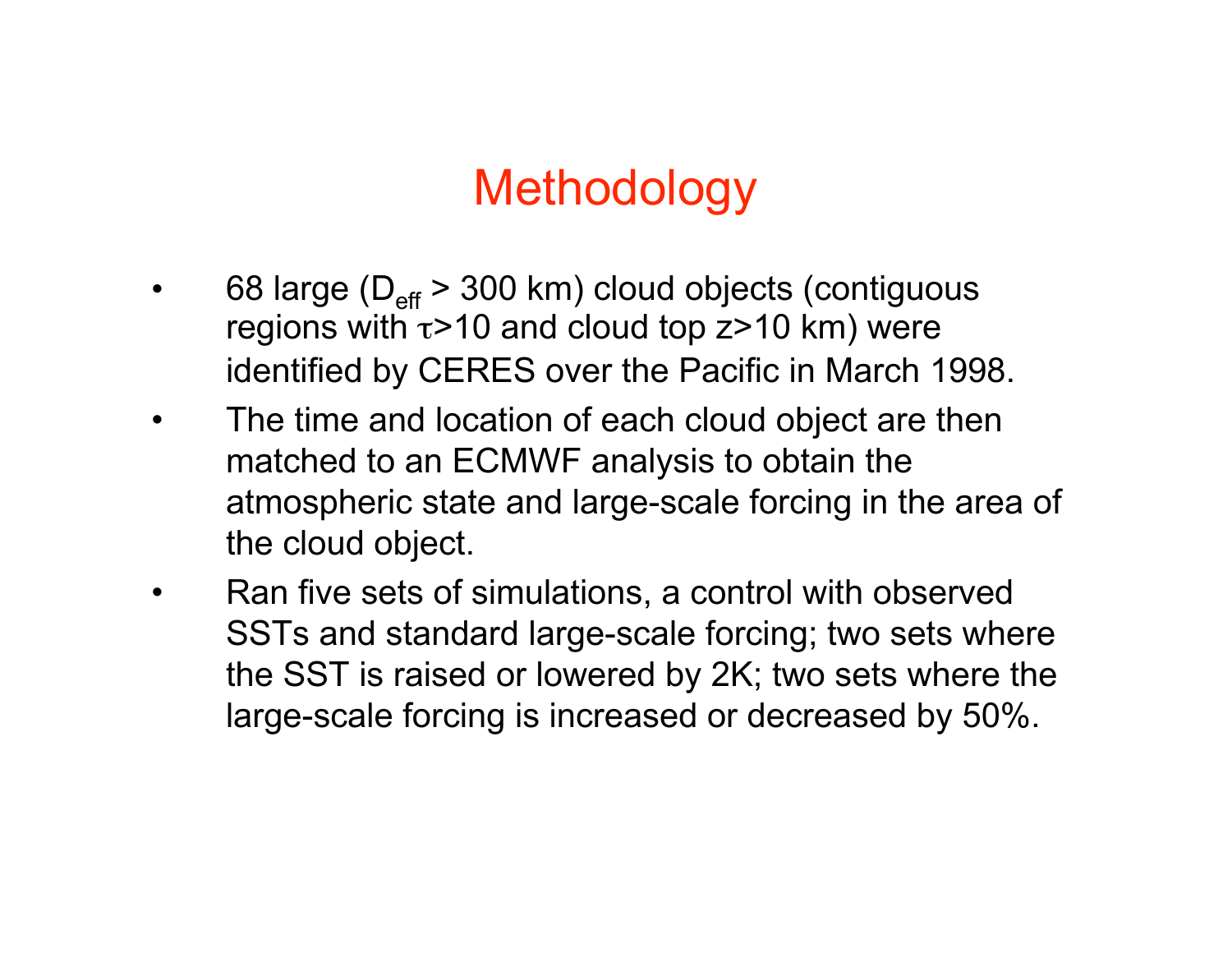## Cloud fraction

CTL, SST-2K, SST+2K, FRC-50%, FRC+50%

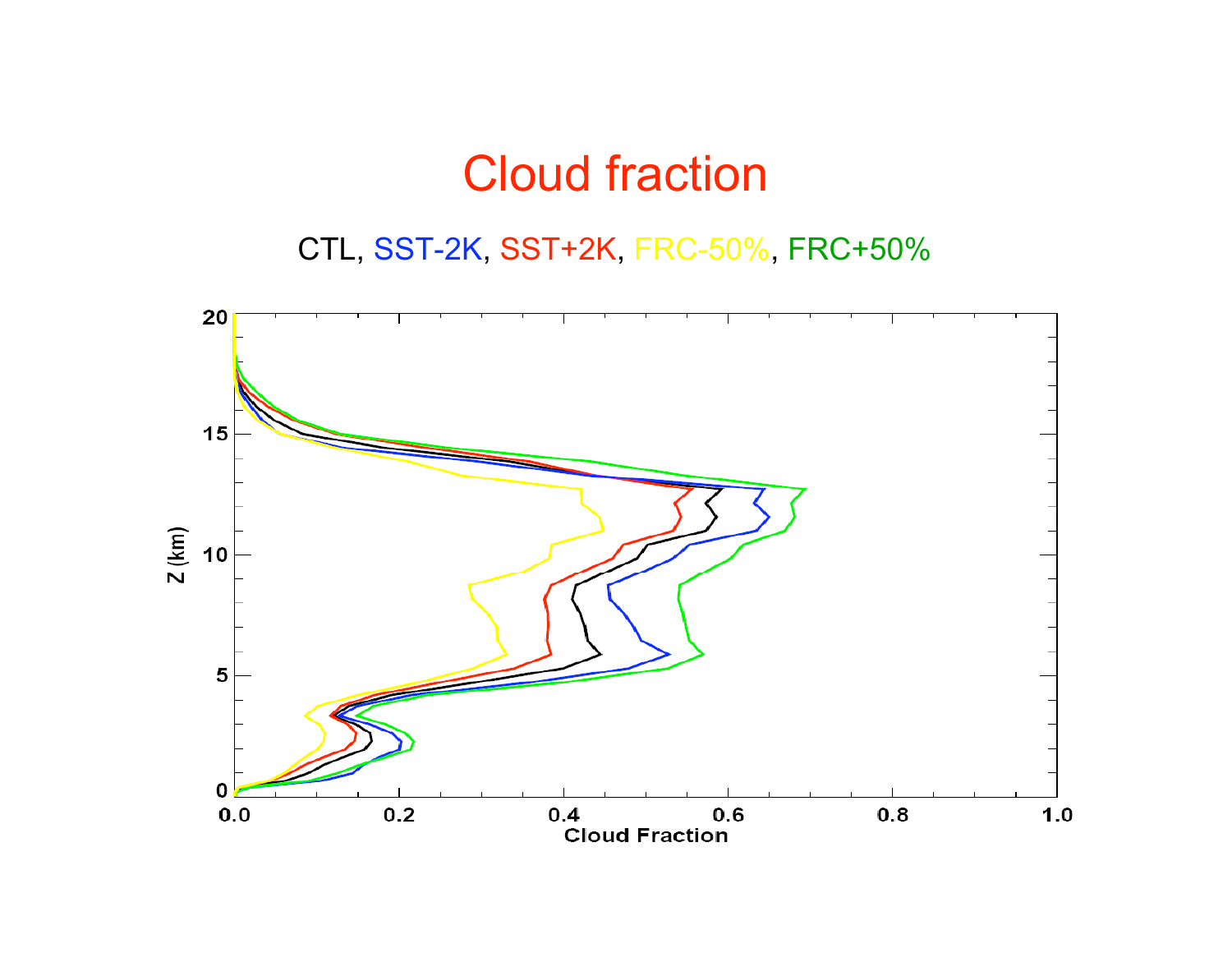## Average hydrometeor profiles

CTL, SST-2K, SST+2K, FRC-50%, FRC+50%

Cloud liquid water Cloud ice

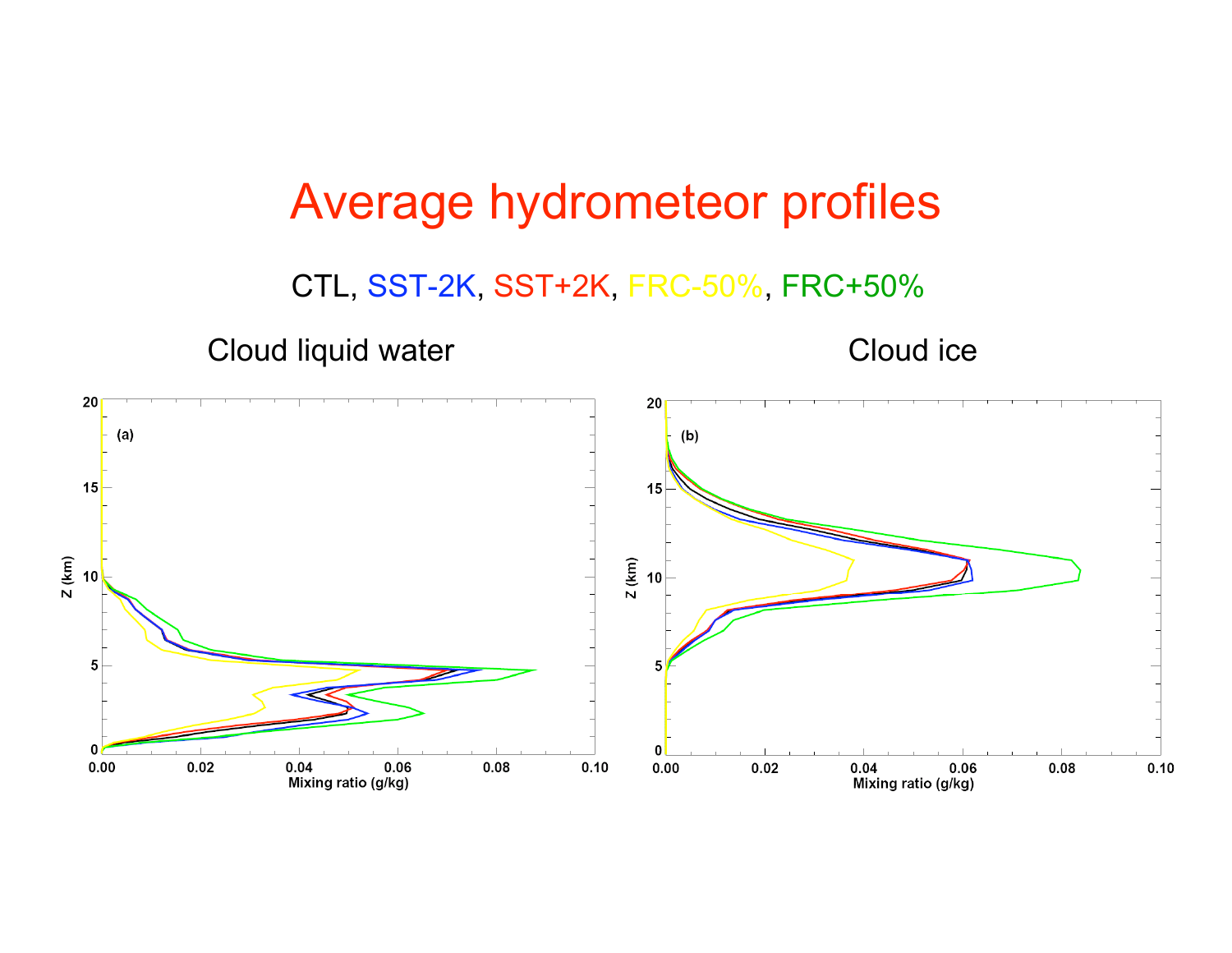# Average hydrometeor profiles

CTL, SST-2K, SST+2K, FRC-50%, FRC+50%

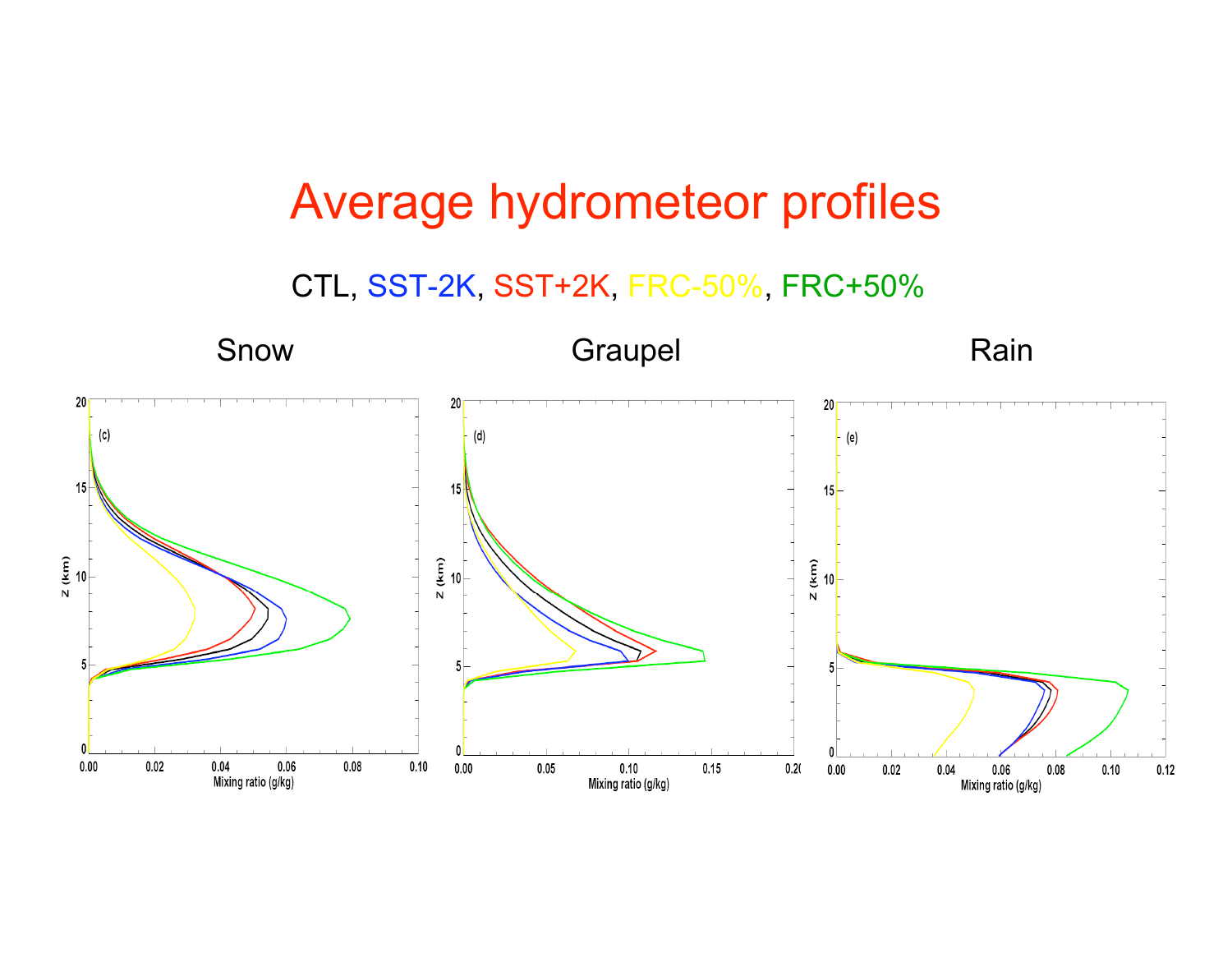# Bootstrap significance test

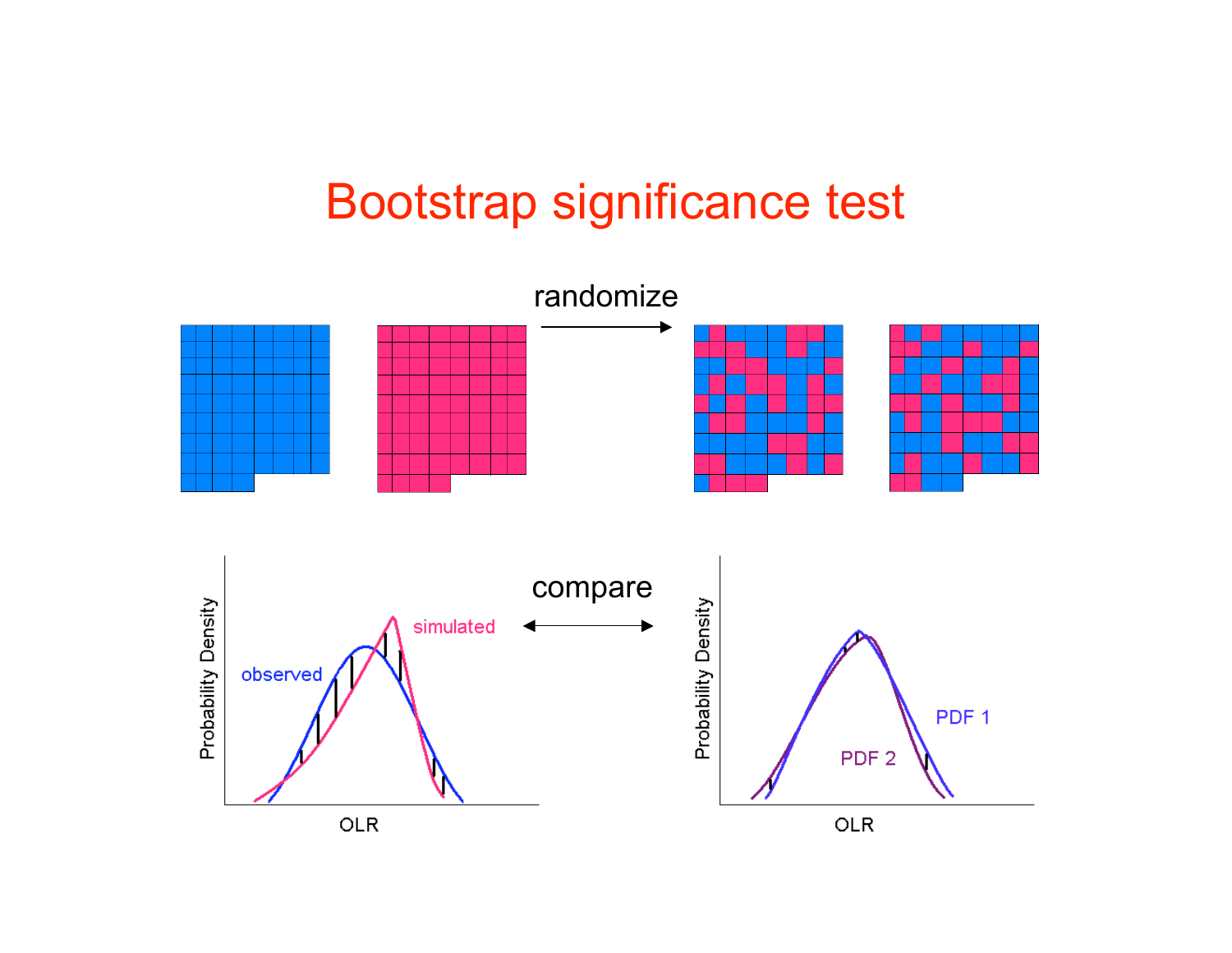## Results: Albedo

#### Deep convective clouds All clouds

| Comparison                    | L2         | Ŋ   |
|-------------------------------|------------|-----|
| SST+2K vs.<br>SST-2K          | 0.030      | 75% |
| FRC+50% vs.<br><b>FRC-50%</b> | 0.113   2% |     |

| Comparison                       | L <sub>2</sub> | p                |
|----------------------------------|----------------|------------------|
| SST+2K vs.<br>SST-2K             | 0.051          | $\frac{1}{2}$ 5% |
| $FRC+50\%$ vs.<br><b>FRC-50%</b> | 0.153          | $< 1\%$          |

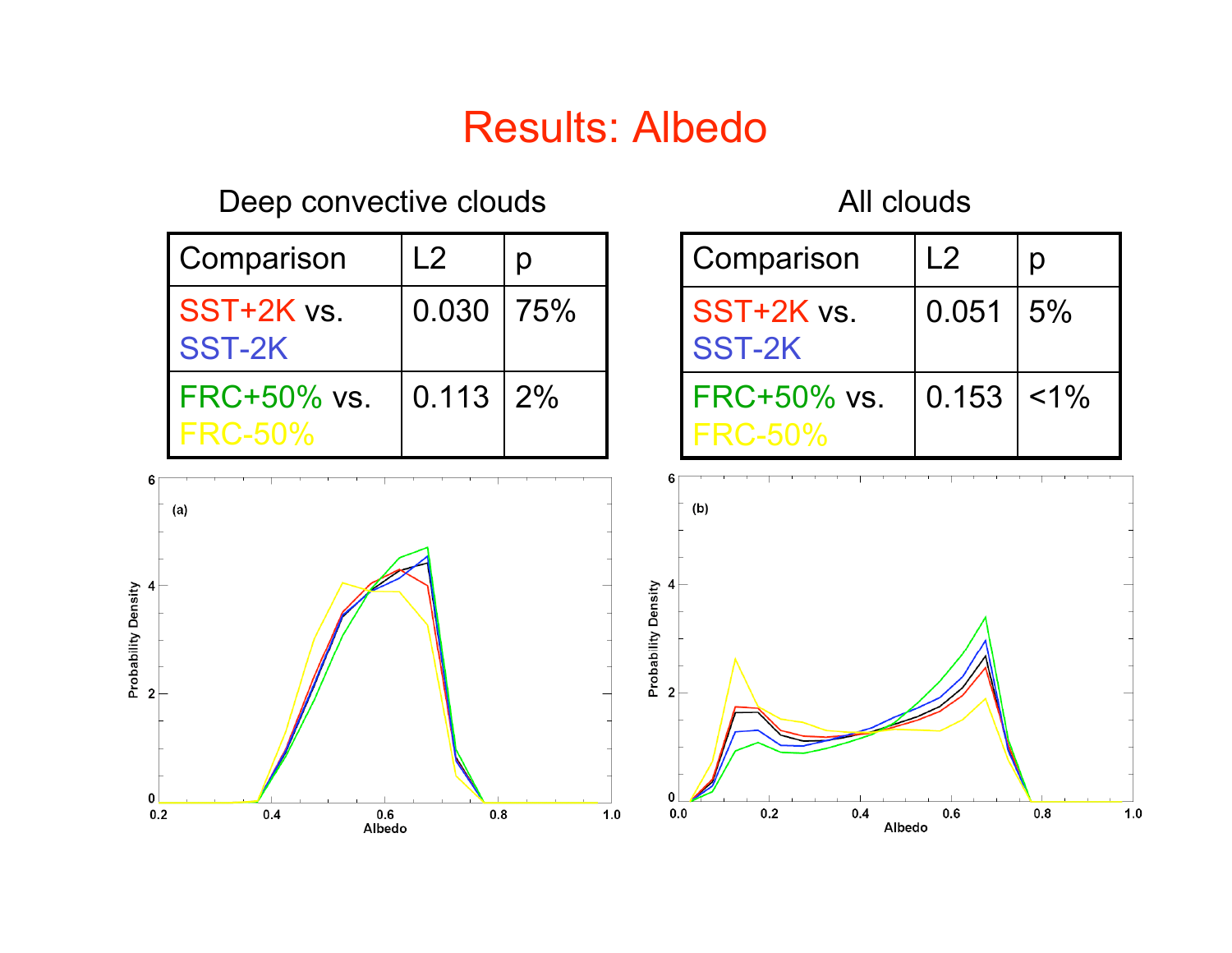### Results: OLR

#### Deep convective clouds and all clouds All clouds

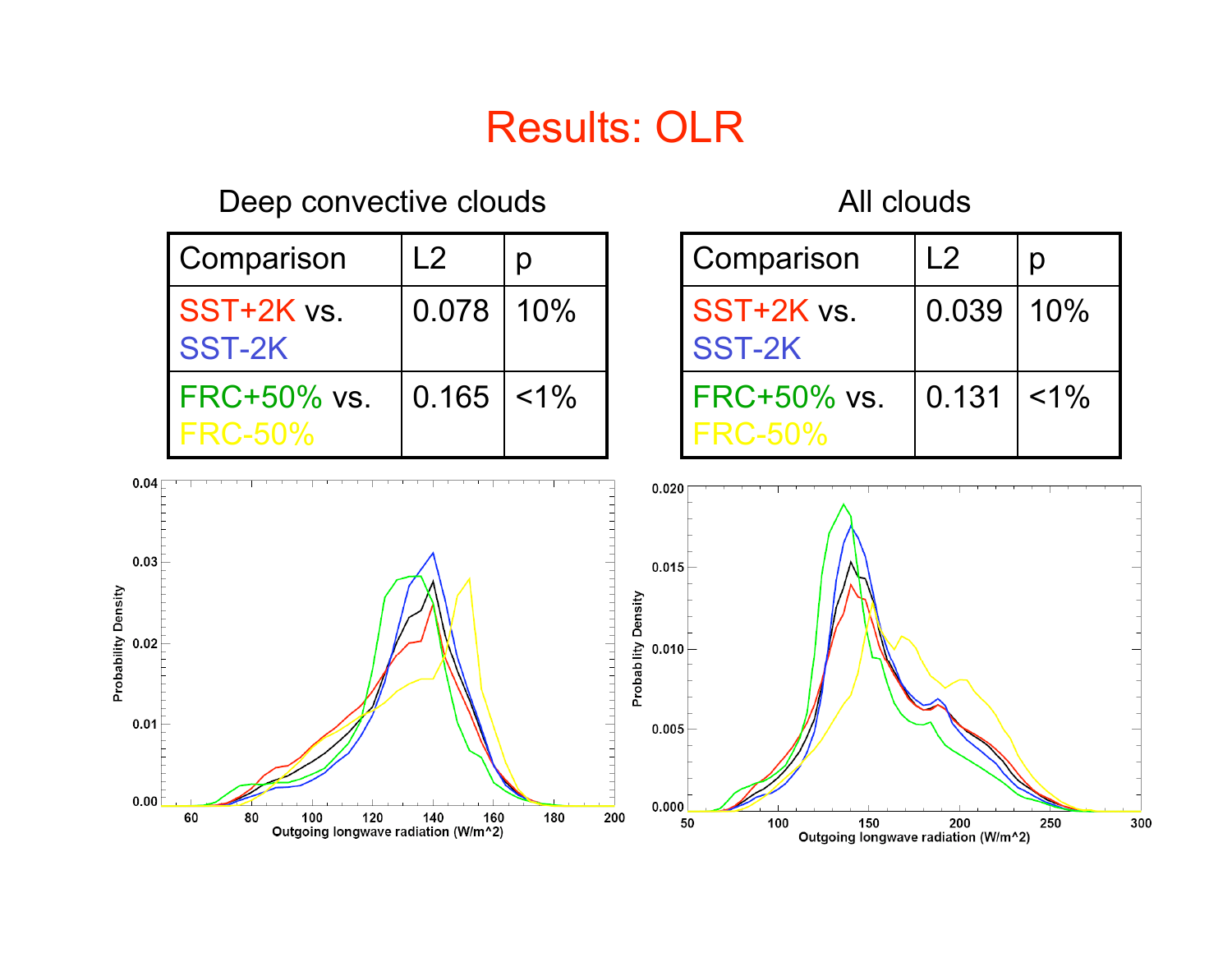## Results: Cloud top height

### Deep convective clouds All clouds

| Comparison                    | L2         | Ŋ       |
|-------------------------------|------------|---------|
| SST+2K vs.<br>SST-2K          | 0.088   3% |         |
| FRC+50% vs.<br><b>FRC-50%</b> | 0.195      | $< 1\%$ |

| Comparison                         | $\mid$ 2 |       |
|------------------------------------|----------|-------|
| <b>SST+2K vs.</b><br><b>SST-2K</b> | 0.105    | $1\%$ |
| FRC+50% vs.<br><b>FRC-50%</b>      | 0.145    | $1\%$ |

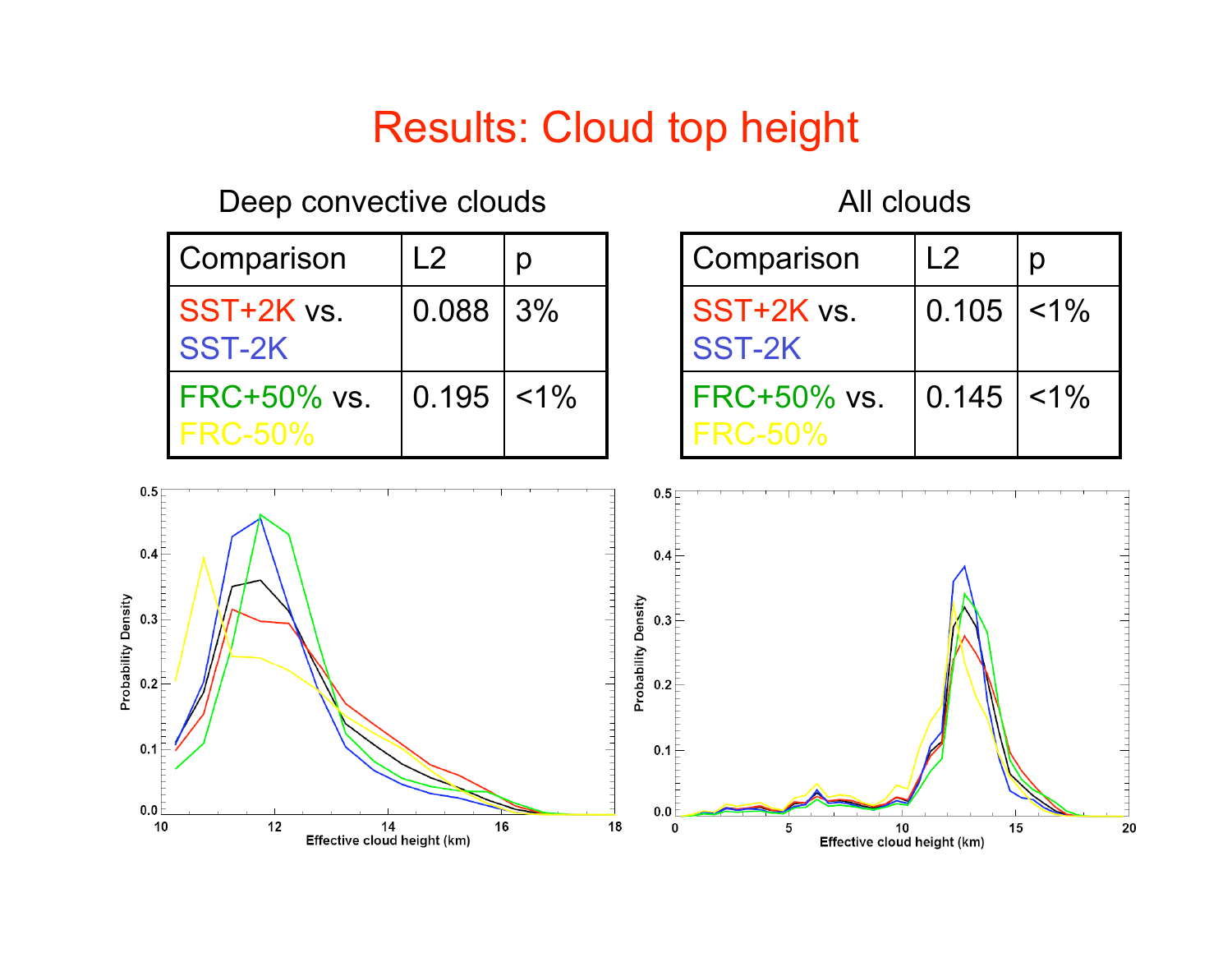# Multilayer Clouds

• The cloud top pressure and total optical depth of each column can be tabulated, or cloud tops and optical depths of discrete cloudy layers within the columns can also be tabulated.

|                  |      | CTL SST-2K | SST+2K | <b>FRC-50% FRC+50%</b> |      |
|------------------|------|------------|--------|------------------------|------|
| clear            | 10.6 | 6.6        | 13.2   | 20.0                   | 5.4  |
| 1 cloudy layer   | 50.5 | 46.7       | 52.3   | 50.2                   | 50.0 |
| 2 cloudy layers  | 30.8 | 35.1       | 28.3   | 24.1                   | 34.4 |
| 3 cloudy layers  | 7.2  | 10.2       | 5.7    | 5.1                    | 9.1  |
| 4+ cloudy layers | 0.8  | 1.4        | 0.6    | 0.6                    | 1.1  |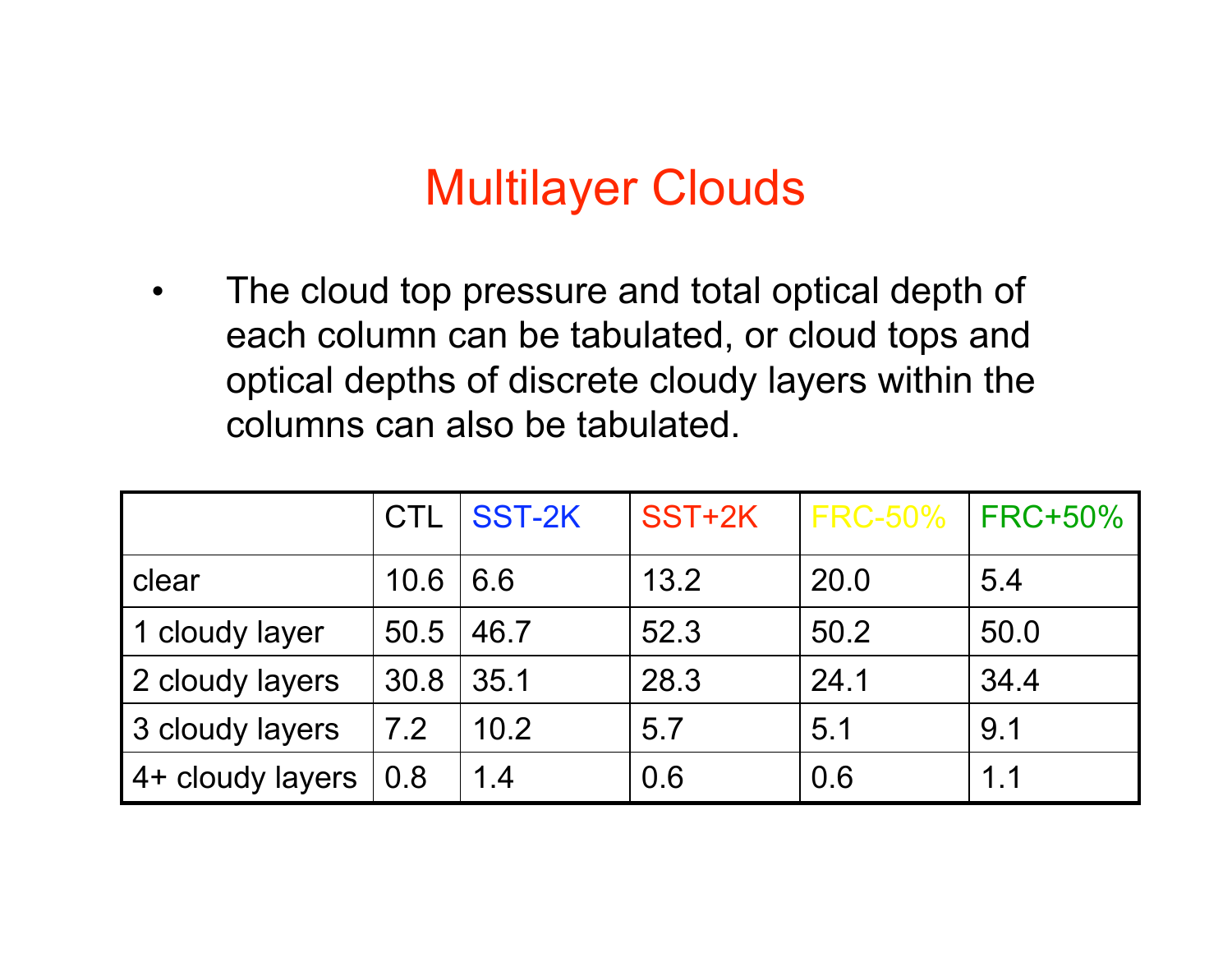# Optical depth – Cloud top height frequency distributions

Single layer (CTL) Multi-layer (CTL)



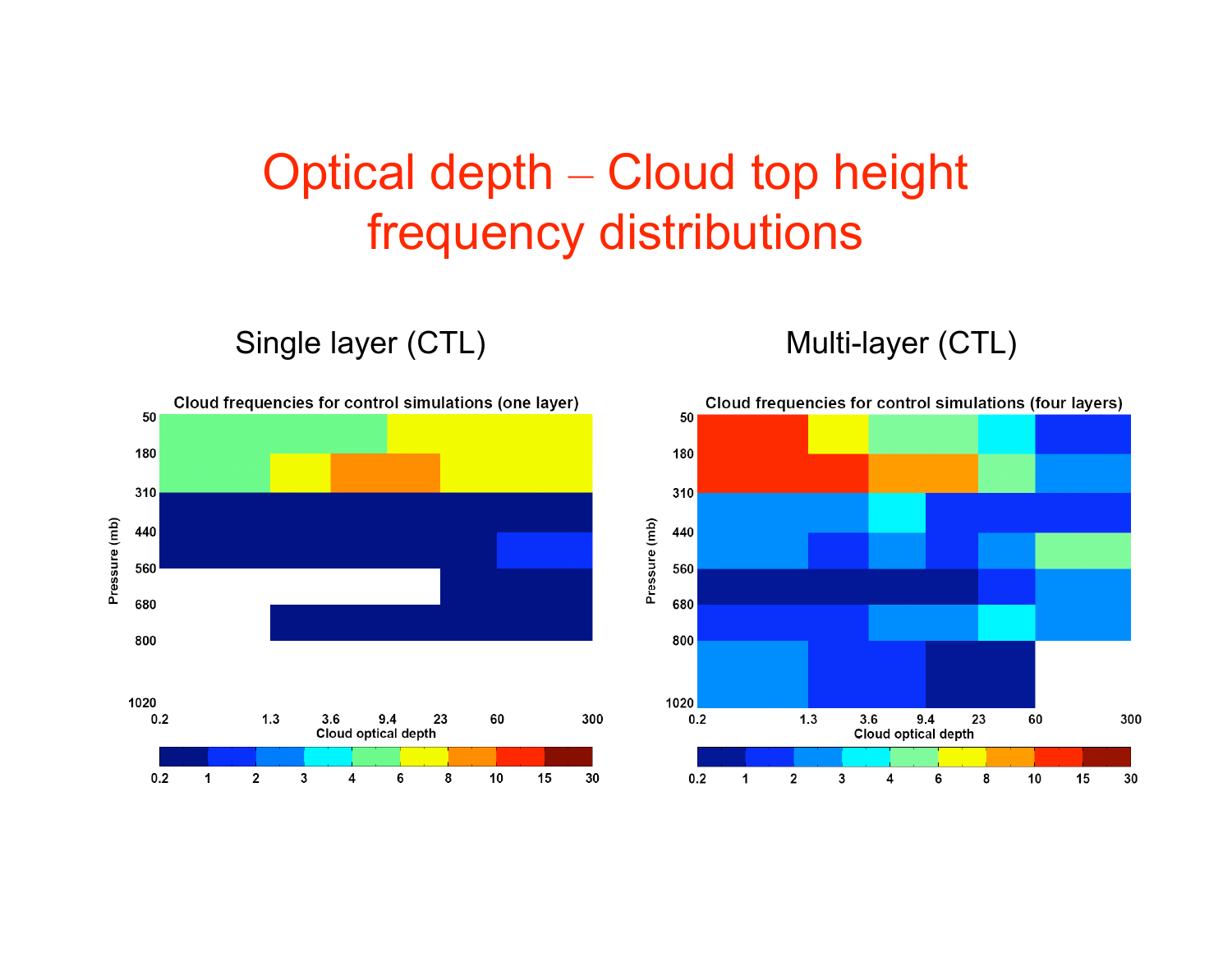# Optical depth – Cloud top height frequency distributions

FRC+50% - CTL SST+2K - CTL